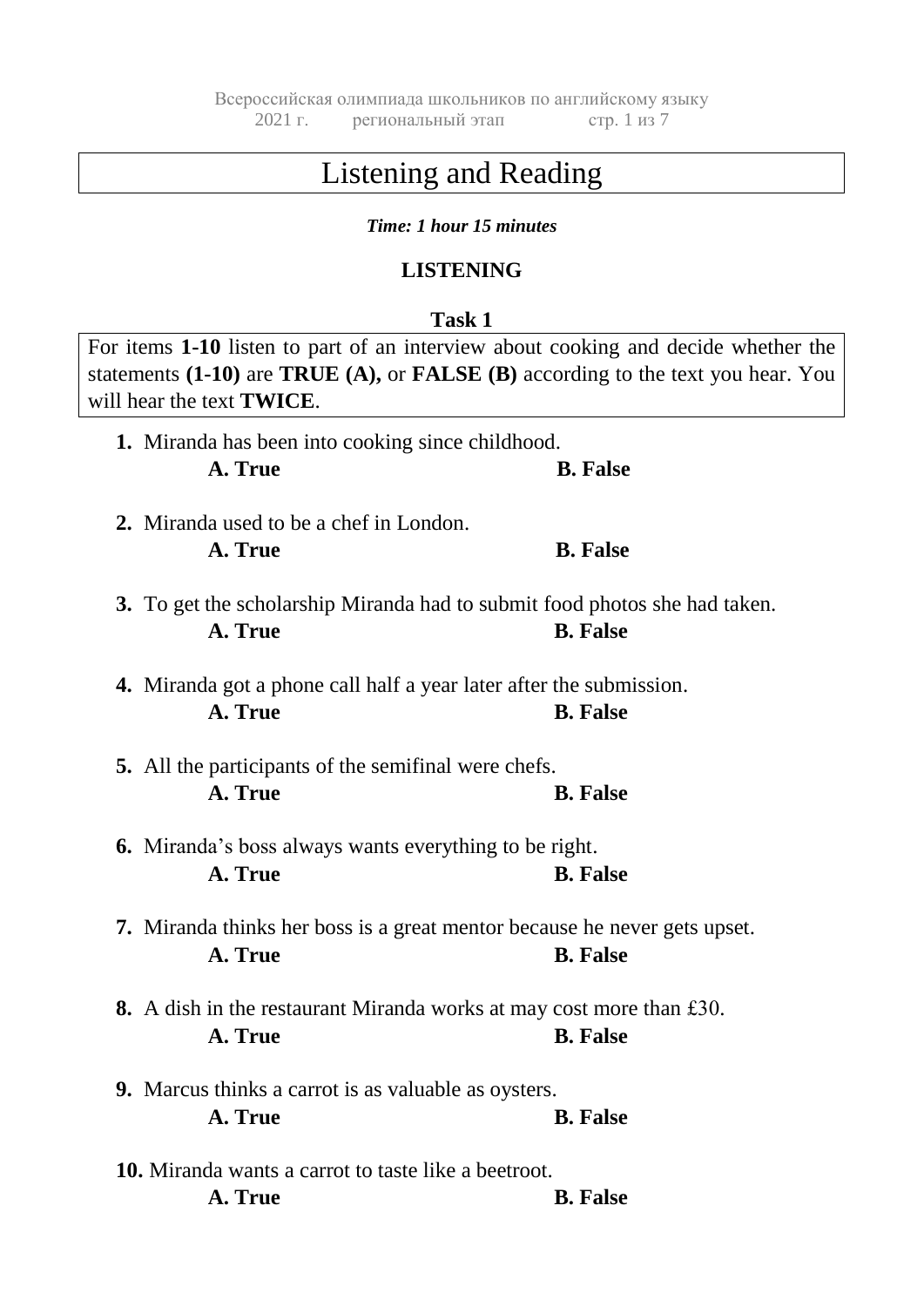# **Task 2**

For items **11-15** listen to the dialogue. Choose the correct answer (**A, B** or **C**) to answer questions **11-15**. You will hear the text **only ONCE**.

**11.** Selina's seat was

**A.** next to the emergency exit.

**B.** near the kitchen.

**C.** in the middle.

**12.** The guy sitting next to Selina

**A.** didn't inspire much confidence.

**B.** had a snake.

**C.** didn't have hand luggage.

**13.** The flight to Nigeria was NOT

**A.** three times overbooked.

**B.** internal.

**C.** in 1995.

**14.** The problem was solved with the help of

**A**. the police.

**B**. the cabin crew.

**C.** the army.

**15.** Selina had her seat because she was

**A**. fast.

**B.** serious.

**C**. arguing.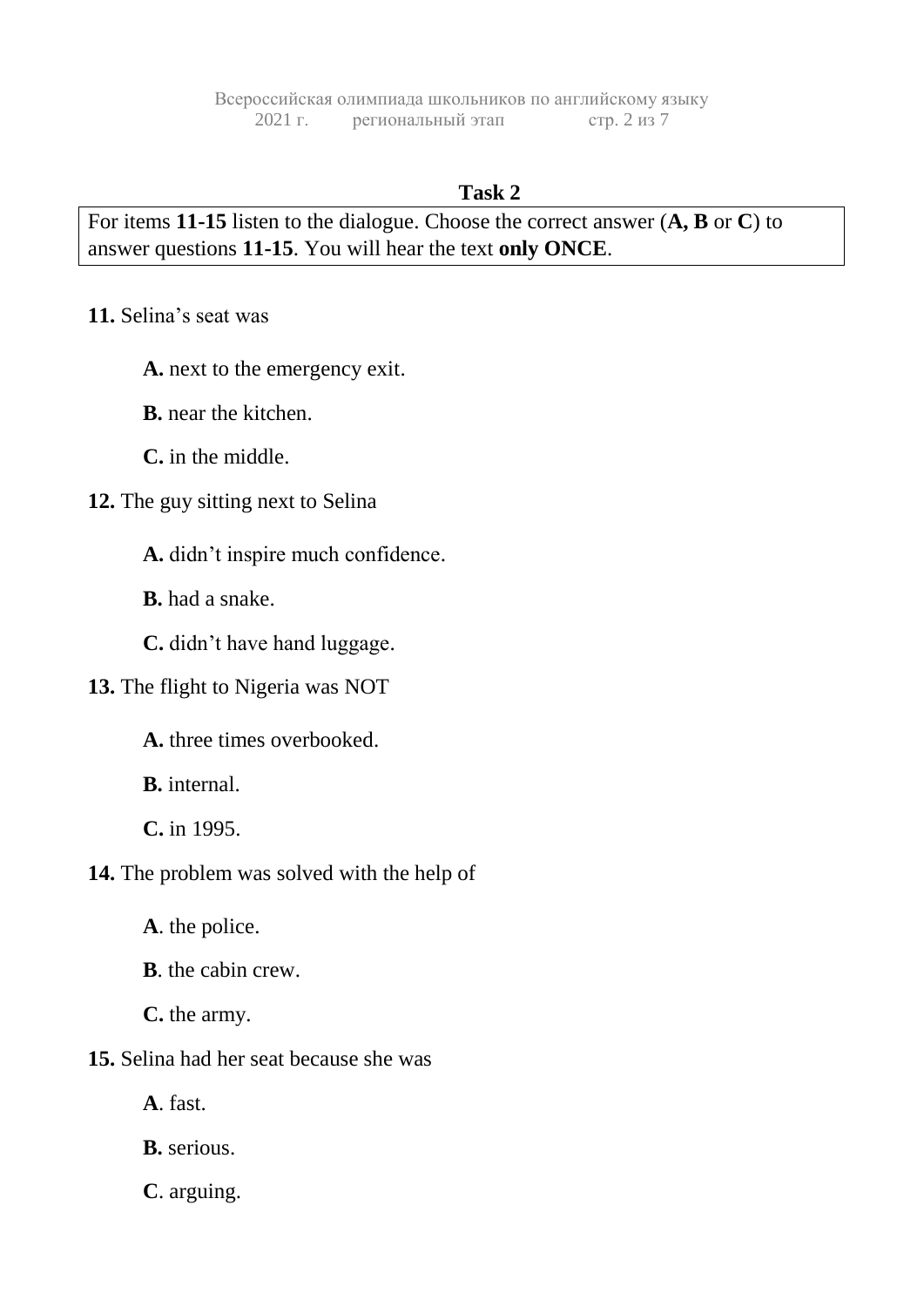## **INTEGRATED LISTENING AND READING**

#### **Task 3**

Read the book review below, then listen to part of an interview with the author of the book. You will notice that some ideas coincide and some differ in them. Answer questions **16-25** by choosing **A** if the idea is expressed in **both** materials, **B** if it can be found **only in the reading text**, **C** if it can be found **only in the audio-recording**, and **D** if **neither** of the materials expresses the idea.

#### **Now you have 7 minutes to read the text.**

*The Princess Bride* is one of those rare films that is almost universally beloved by its audience and has ingrained itself in popular culture to the point where even shows like *Supernatural* manage to get an Inigo Montoya (the main character of the film) reference on occasion. Although it met with critical acclaim upon its release in 1987, a confused marketing campaign ensured that it didn't find its audience until later on home video. The film celebrated its 25th Anniversary in 2012 and it's as popular as ever, which makes it a perfect time for a behind-the-scenes memoir.

In *As You Wish: Inconceivable Tales From The Making Of The Princess Bride*, actor Cary Elwes, who portrays Westley in the film, takes us behind the scenes to deliver a tale that is every bit as fun and heartwarming as *The Princess Bride* itself. The book begins with the various attempts to bring William Goldman's novel to the screen, through the production process itself and then beyond to the film's presence in contemporary popular culture. Elwes tells his story with wit and enthusiasm and it's clear that there is a great deal of affection there for both the film and his colleagues.

If anyone was expecting an in-depth look into the film-making process, *As You Wish* will disappoint slightly. There are enough details to understand the more technical moments, but Elwes is more keen to share the experience of the making of the film rather than the processes behind it. There are moments designed to make you laugh, others that will tug on the heartstrings, but all of it is told with a sincerity that points to the genuine affection for the experiences had during the making of the film.

Elwes also punctuates his narrative with anecdotes from his colleagues including director Rob Reiner, screenwriter William Goldman and co-stars such as Robin Wright, Mandy Patinkin, Christopher Guest and Billy Crystal. Additionally it allows for different perspectives on certain events, particularly concerning the experiences of the other actors in certain scenes. It makes for an all-encompassing experience, one that takes in a variety of perspectives on the film. The overwhelming sense though is that everyone involved still has a huge amount of love for *The Princess Bride*.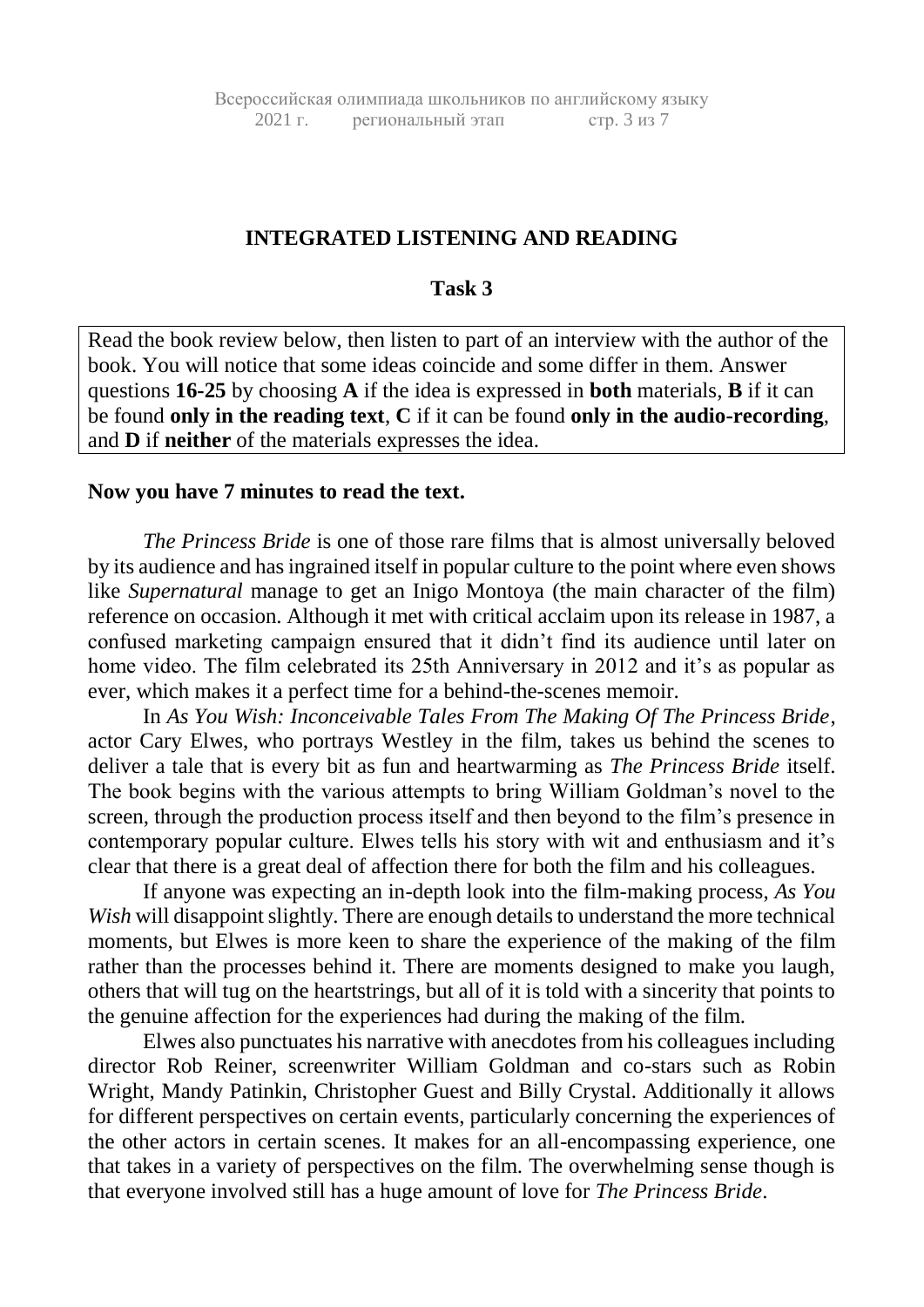Всероссийская олимпиада школьников по английскому языку 2021 г. региональный этап стр. 4 из 7

For a fan of the film, *As You Wish* is a real delight, offering insight into a beloved family film as well as the people behind it. It's a treat to read about stories that haven't previously been shared as well as re-visit ones that the cast have been talking about before. *The Princess Bride* is a storytelling film about the joys of true love and Elwes lives up to that with style.

**Now listen to part of an interview with the author of the book and then do the tasks (questions 16-25), comparing the text above and the interview. You will hear the interview TWICE.**

**16** *The Princess Bride* is a love story.

- **17** The movie is based on the idea of storytelling.
- **18** The book mixes the author's stories and the stories of other people.
- **19** *The Princess Bride* was an immediate success.
- **20** The movie is based on the book.
- **21** Cary Elwes admires his colleagues' talents.
- **22** The movie has become a part of pop culture.
- **23** Social media helped advertise *The Princess Bride*.
- **24** *The Princess Bride* is a mixture of genres.
- **25** All the cast still love the movie.

## **READING**

#### **Task 4**

Read the text and answer questions **26-40 below**.

## **How to Take the Perfect Breath**

**(A)** Aimee Hartley, like most people, thought she knew how to breathe – she had, after all, been doing it all her life. She had also given it plenty of thought, having trained as a yoga teacher. But then she took a lesson with a breathing coach, and, surprisingly, he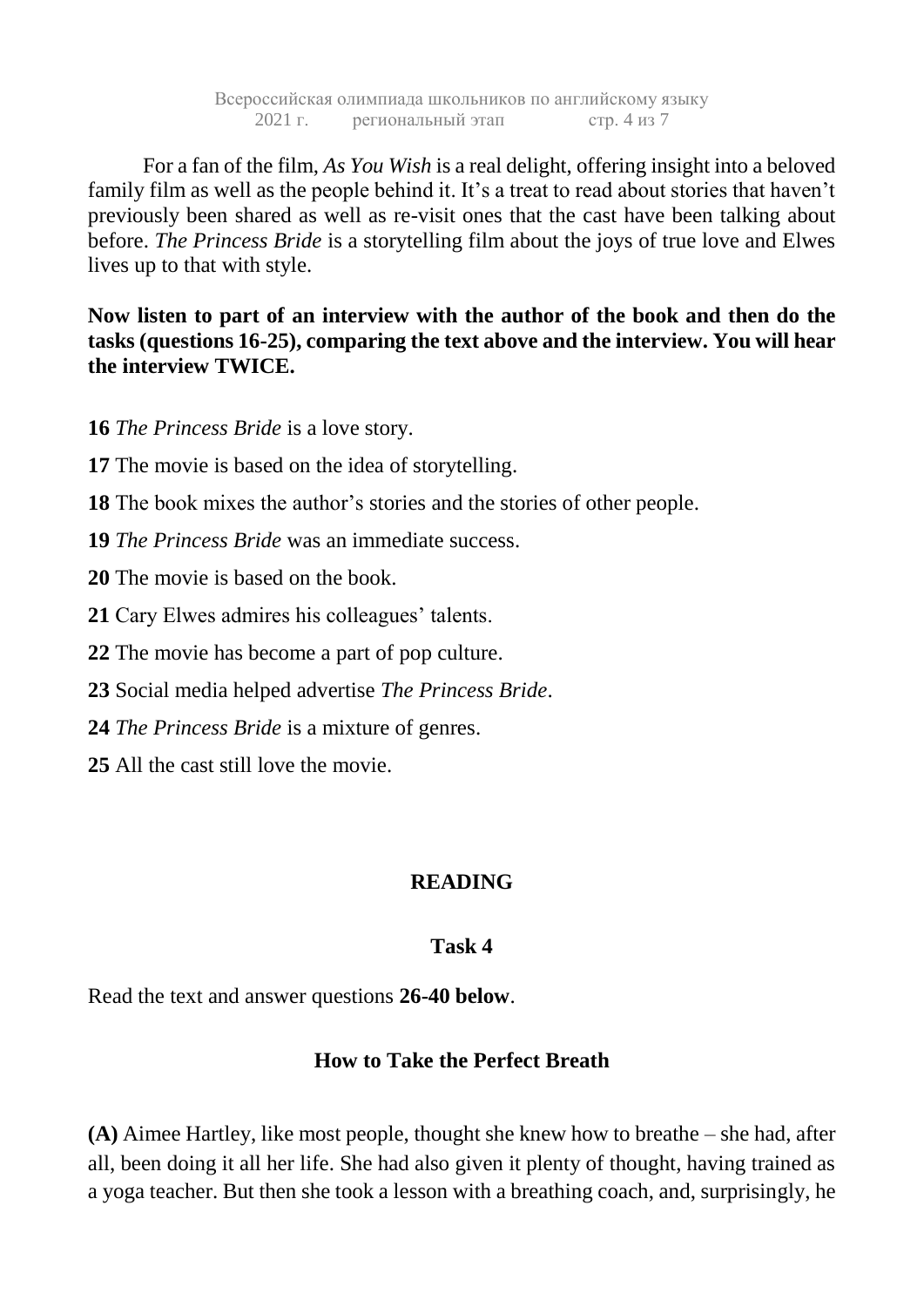told her where she was going wrong. He pointed out she wasn't taking the air into her lower lungs but was, she says, an "upper chest breather". Aimee adds: "He then taught me this conscious breathing and I then became fascinated by how we breathe."

**(B)** There has been a huge rise in interest in "breathwork" in the last few years, in the western wellness world at least. Aimee Hartley is a coach in transformational breathing, the method created by Judith Kravitz in the 70s. There are other methods, including Buteyko and holotropic, as well as the ancient pranayama, or breath control practice, in yoga. Hartley offers group and private breathwork sessions, and published a book earlier this year, *Breathe Well*. Hers is just one of a number of books on breathing this year, including *Breath: The New Science of a Lost Art* by the journalist James Nestor and *Exhale* by Richie Bostock, an Instagram-friendly coach who describes breathwork as "the next revolution in health and wellness".

**(C)**These mostly contain exercises that promise to help us become better breathers, which, it is claimed by practitioners, can transform our physical and mental health by improving immune function, sleep, digestion and respiratory conditions, and reducing blood pressure and anxiety. However, there is little high-quality research to back up many of these claims, although it has become widely accepted that diaphragmatic breathing can reduce feelings of stress and anxiety – and the NHS recommends this for stress relief. Several studies have shown that controlled breathing can reduce levels of the stress hormone cortisol in saliva, and another study shows that controlled breathing can alter the chemistry in the brain, affecting levels of another stress hormone, noradrenaline, which could enhance focus and keep brains healthier for longer.

**(D)** About 80% of the people Hartley sees in her sessions are "upper chest breathers, so that when they breathe in, their between the ribs muscles and their shoulder muscles are overused. Their chests puff out and hardly anyone is breathing really well into their belly, which should be the foundation of the healthy breath. Proper breathing makes your belly expand and your upper chest and back lift slightly, in a fluid motion. Watch a toddler breathe, she says – their tummies swelling with each in-breath. Hartley believes it is when children begin school that bad breathing habits start setting in that last a lifetime – they are less active and start to experience emotional stresses that affect breathing.

**(E)** It is hardly surprising, she says: "Modern life stops us breathing well." Stress is associated with small, quick breaths which, in turn, makes us feel even more frazzled. Hartley has observed that people who live in cities, with the added problem of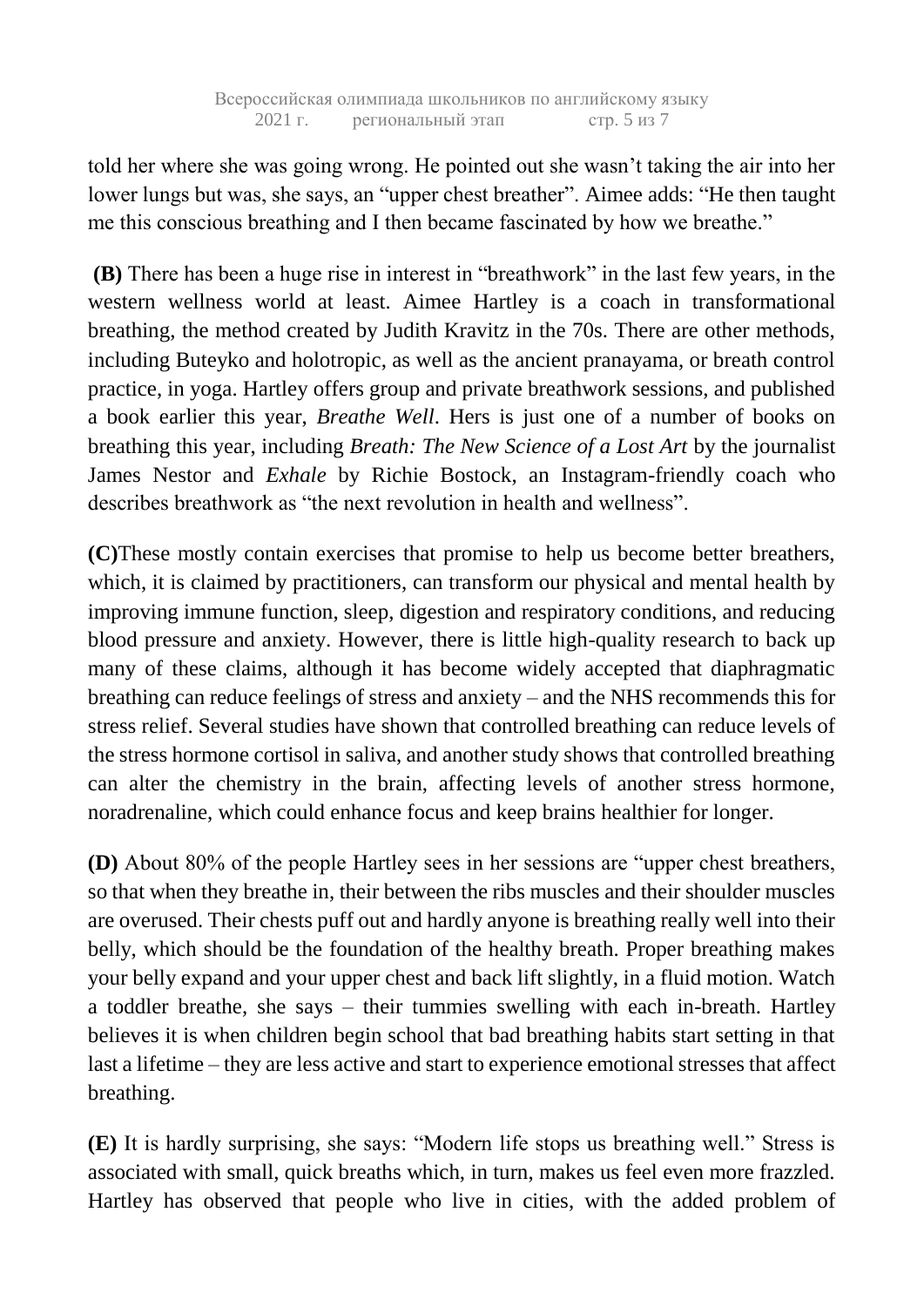pollution, take in shallower breaths. And even tight-fitting clothes can affect your breathing, while "this mad desire to be skinny", she says, has meant people holding their stomachs in – she says she has seen people reluctant to take a full breath because it gives a rounded-tummy shape. There are also postural issues that can hamper our respiratory system, whether you are hunched over a laptop or, head down and neck bent, looking at your phone.

**(F)** The first step to improving your breathing is to become aware of it, says Hartley. You may notice you are holding your breath more than you realise, or taking shallow breaths. "Breathing is subconscious, as it goes on 24 hours a day, and most of this we don't notice, but it's the only system of the body that we have some alertness over and have some ability to change," says Hartley. "Find out how you breathe first – place one hand on the lower belly, one hand on the upper chest, take a few breaths and notice which part of the body rises more."

**(G)** There are dozens of exercises in Hartley's book, but as an easy one to try, she recommends extending the exhalation as a way to feel more relaxed. "Breathe in through the nose for four, hold the breath for two, and then breathe out for six, and then repeat that for a few rounds." You can also do it on the move, ideal on your daily walk or commute, if you are back at work. "Breathe in for five steps while you're walking, and out for five steps, always in and out through the nose."

**(H)** Of all the wellness trends, one benefit appears to be that breathing – for all the coaches, books and apps out there – cannot be commercialised in quite the same way as sleep and eating. It is free, it can be done anywhere and the effects are instant. "Breathwork is brilliant for bringing us into the present moment," says Hartley. "We spend a lot of time mentally elsewhere, and the breath can never be in the past or future. If we focus on our breath, we're pulled back to the present moment so there's no overworrying or overthinking. We can just be in the here and now."

# **Questions 26-30**

# **In which part of the text is the following mentioned?**

- **26** recently increased attention to the subject discussed
- **27** various sources of information on the same issue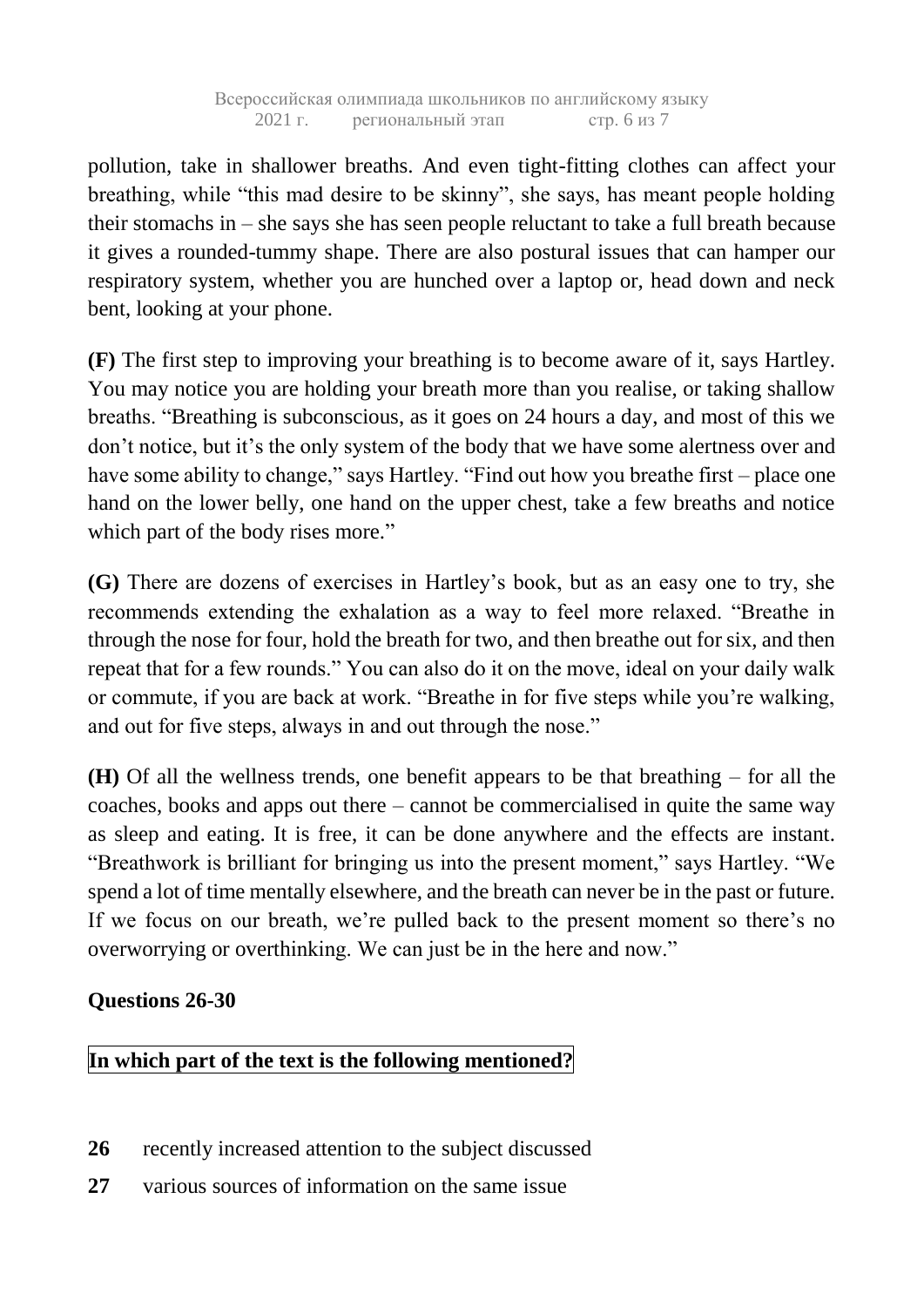- an opportunity to concentrate on the current period of time
- official approval of a particular breathing exercise
- the turning point for hindering the correct breathing patterns
- the correspondence between one's dwelling and breathing patterns
- non-profit nature of the popular tendency
- the prevalent inappropriate pattern of breathing
- body positions negatively affecting the breathing process
- the involuntary character of the described process
- a substance that can positively affect one's mental abilities
- an unexpected discovery made by a professional
- a possibility to practice an activity simultaneously with another one
- absence of valid and serious proof of certain assertions
- balanced and smooth functioning of the different parts of the body

# **TRANSFER ALL YOUR ANSWERS TO YOUR ANSWER SHEET**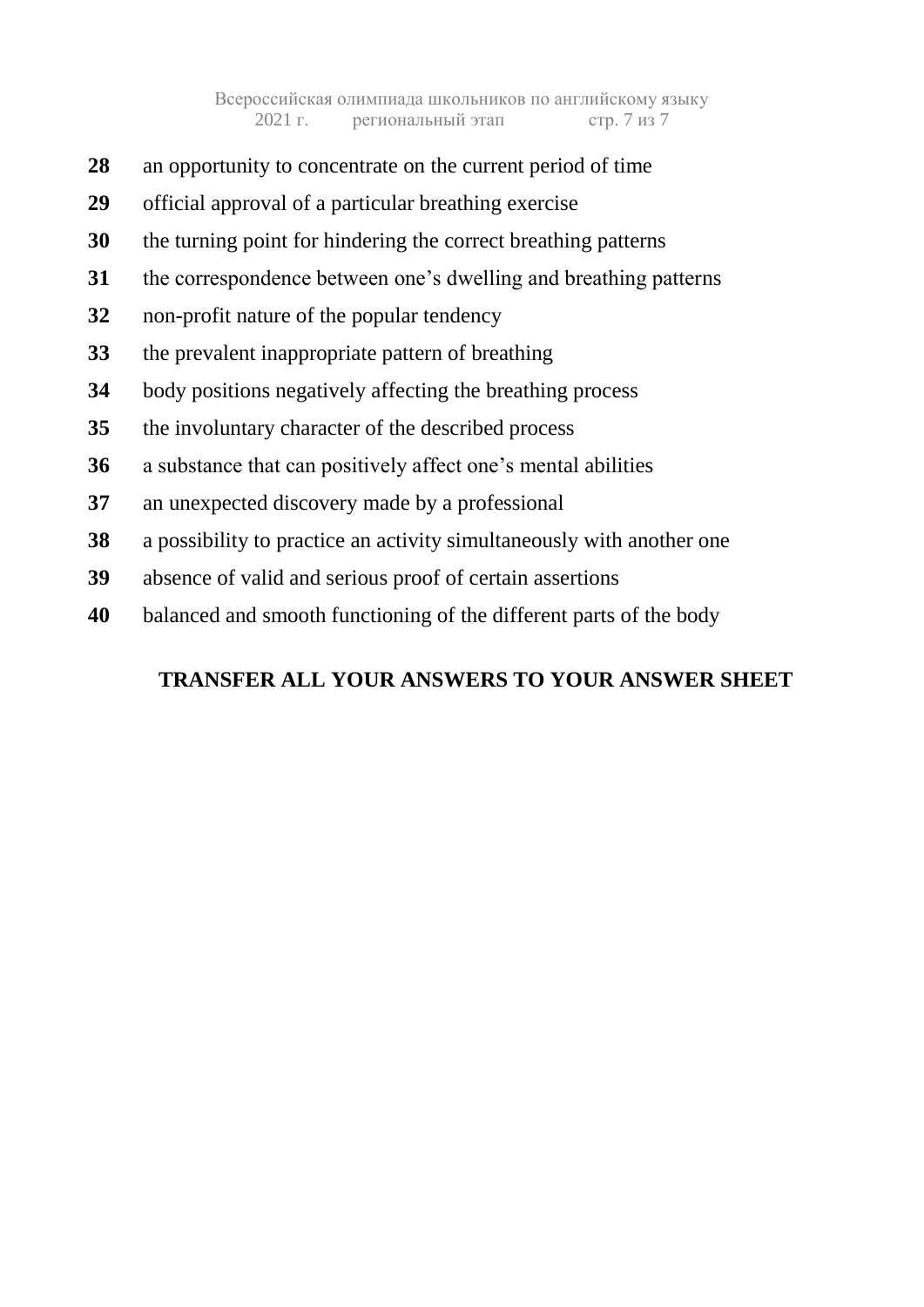#### **Use of English**

#### *Time: 60 minutes*

#### **Task 1**

**For items 1 – 10**, read the text below and decide which answer **A**, **B**, **C**, or **D** best fits each space. There is an example at the beginning (**0**).

#### **Example: 0. A** see **B** hear **C** read **D** know

Have you ever wished you could **(0)** … someone's minds? Well, you can by watching their body movements. Body language has been studied since the 50s, when US scientist Ray I. Birdwhistell began writing about "kinesics" – the study of body movements. He filmed conversations and then played them back in slow **(1)** … to examine gestures, expressions and **(2)** … . Every day we use our bodies to send messages – nodding instead of saying "yes", or **(3)** … to say "hello". But even when we don't want people to know how we're feeling certain things may still **(4)** … the truth. When we tell a lie, our bodies often give the **(5)** … away when we blush or avoid eye contact, swallow or cover our mouth with our hand.

You can also use body language to your **(6)** ... .. For example, if you're always the last to be picked for a sports team, take **(7)** … of these tips.

- Stand with your feet slightly **(8)** … and with your hands on your hips. This will make you look stronger, fitter and much more athletic.
- Try jogging on the **(9)** … or limbering up it gives the message that you can't wait to get on the pitch.
- Look your team mates right in the eye and smile. But don't **(10)** … them a huge fixed grin or they'll think you're desperate.

|                | A motion          | <b>B</b> speed   | $C$ time           | <b>D</b> movement |
|----------------|-------------------|------------------|--------------------|-------------------|
| $\overline{2}$ | <b>A</b> standing | <b>B</b> figure  | C posture          | <b>D</b> position |
| 3              | A shaking         | <b>B</b> wagging | C clapping         | <b>D</b> waving   |
| 4              | A discover        | <b>B</b> reveal  | C inform           | D explain         |
| 5              | <b>A</b> game     | <b>B</b> sport   | <b>C</b> trick     | <b>D</b> play     |
| 6              | A interest        | <b>B</b> favour  | C advantage        | <b>D</b> reward   |
|                | <b>A</b> note     | <b>B</b> care    | <b>C</b> attention | <b>D</b> advice   |
| 8              | <b>A</b> away     | <b>B</b> apart   | $C$ ajar           | <b>D</b> aside    |
| 9              | A place           | <b>B</b> spot    | $C$ point          | <b>D</b> ground   |
| 10             | A make            | $\mathbf{B}$ do  | C offer            | $\mathbf{D}$ give |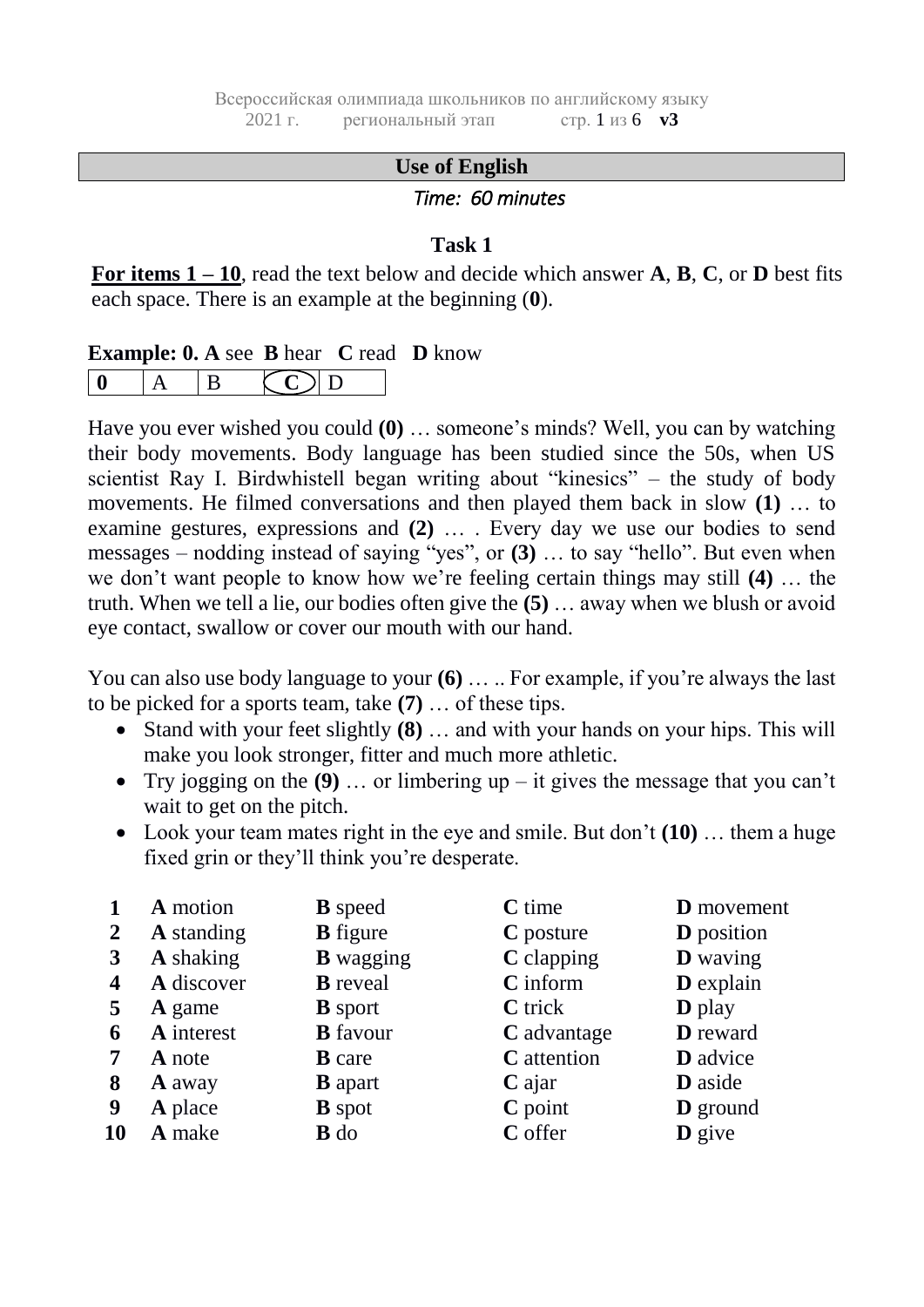# **Task 2**

**For items 11-20**, read the text below and look carefully at each line. Some of the lines are correct, and some have a word which should not be there.

If a line is correct, put a tick on your answer sheet. If a line has a word which should not be there, write the word on your answer sheet. There are two examples at the beginning **(0 and 00)**.

| ι         | $\mathbf{r}$ |
|-----------|--------------|
| $\bf{00}$ | down         |

# **DECEMBER THAW**

| $\boldsymbol{0}$ | As I stepped out of the cabin, whiteness blinded me. The snow-covered yard           |
|------------------|--------------------------------------------------------------------------------------|
|                  | glistened under the full sun.                                                        |
| 00               | Icicles lining down the roof of the shed dripped with meltwater, with a barely       |
|                  | audible rhythmic sound.                                                              |
| 11               | The fir trees, which had stood motionless and black against the grey sky,            |
|                  | appeared alive again, green and moist in the fresh light.                            |
| 12               | The footprints that I had made on the snowy path were dissolving, fading over        |
|                  | into ovals on the flagstone. Beneath the tracks in the driveway I could see gravel   |
|                  | for the first time since I had arrived.                                              |
| 13               | For weeks it had been frigid cold, but now had come this December thaw. I            |
|                  | wasn't sure what day it was, or what time, only so that it had to be well after noon |
|                  | already.                                                                             |
| 14               | Across the road stood the young lobsterman's truck. Brown water seeped from          |
|                  | the icy muck caked to its undercarriage. The red tarp covering his woodpile          |
|                  | showed off through a dome of melting snow.                                           |
| 15               | I began walking towards the village. Past the summer cottages closed for the         |
|                  | season, and the houses of old retired couples with their porches glassed in and      |
|                  | their lights on all day.                                                             |
| 16               | In the deep cold this walk had been silent. But now I could hear the brook as it     |
|                  | ran through the woods, and under the road, emptying onto the rocky beach. I          |
|                  | could have hear even the trickle of water at the foot of the snowbanks, each         |
|                  | rivulet wiping clean a streak of dried salt on the pavement.                         |
| 17               | I walked on, my coat unzipped, no hat or gloves, almost warm in the sun. My          |
|                  | sister would be up by now out in San Francisco, driving to her office, or already    |
|                  | there.                                                                               |
| 18               | My mother would be running the errands or meeting a friend for lunch, or just out    |
|                  | walking in this fine weather, imagining and worrying about me up here in Maine,      |
|                  | wondering how long she should wait before calling me again.                          |
|                  |                                                                                      |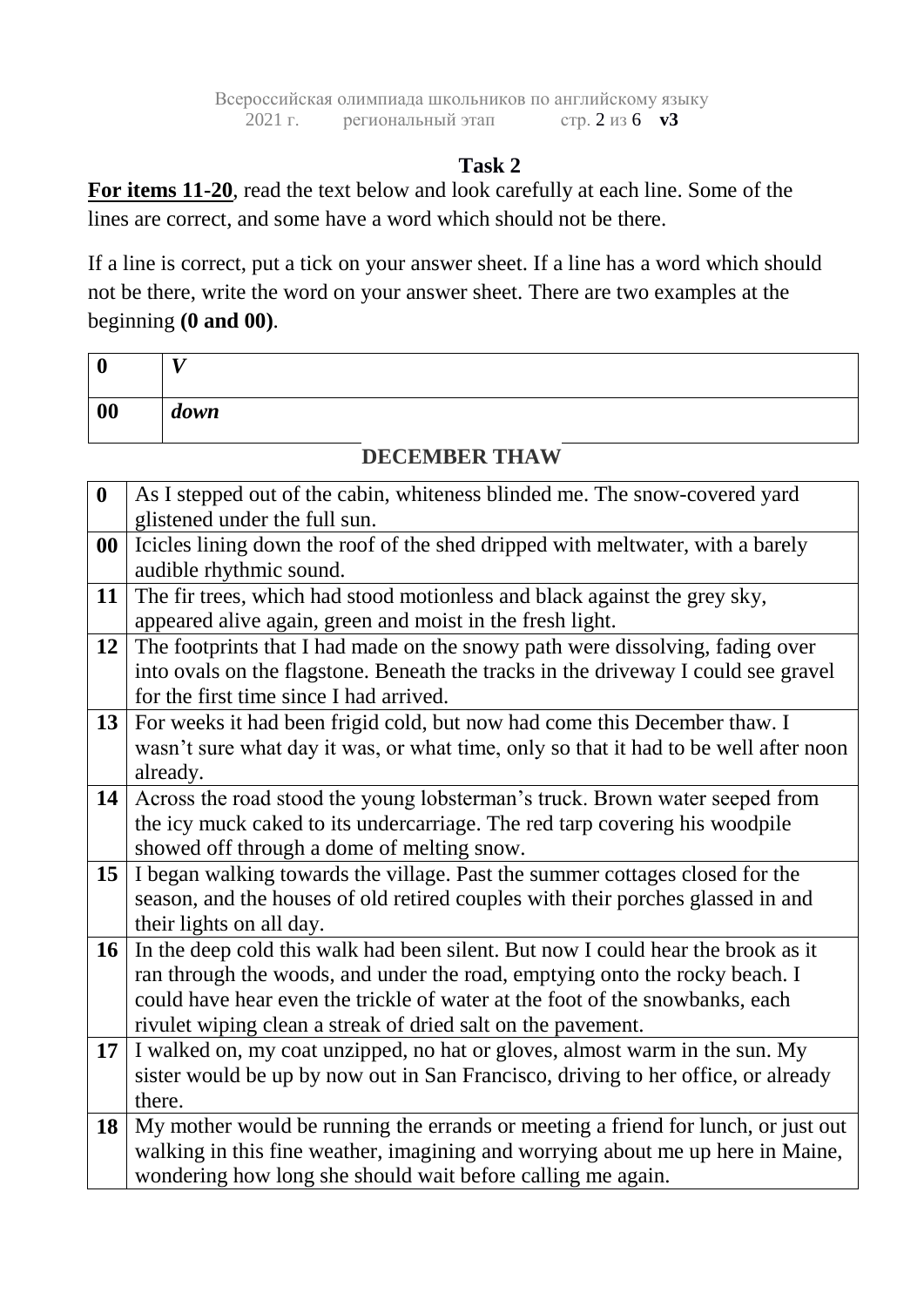Всероссийская олимпиада школьников по английскому языку 2021 г. региональный этап стр. 3 из 6 **v3**

**19** At the intersection with the main road that led down into the village, I came to the old Baptist church. The high rectangles of stained glass along its nave were lit up red and orange, as if from within. Its white steeple was almost painful to look at against the brilliance of the sky. 20 I didn't enter in. Instead, I turned around and started walking fast along the strip of road that dipped to the shoreline, up the little rise onto the higher ground, driven by the chance to start the day over.

## **Task 3**

**For items 21-30**, solve the crossword using the definitions of the required word given in brackets. **The first example (0) is done for you.**

## **Example: 0. institutions**

## **EDUCATION**

Education is concerned with methods of [teaching](https://www.britannica.com/topic/teaching) and [learning](https://www.britannica.com/science/learning) in schools or schoollike **(0)** … *(large organizations that have a particular kind of work or purpose)* as opposed to various informal means of [socialization.](https://www.britannica.com/science/socialization) Education can be thought of as the transmission of the **(21)** ... *(your ideas about what is right and wrong, or what is important in life)* and accumulated knowledge of a society. In this sense, it is **(22)** … *(having the same meaning, purpose, etc. as a thing of a different kind)* to what social scientists term enculturation. Children are born without [culture.](https://www.merriam-webster.com/dictionary/culture) Education is designed to **(23)** … *(help someone move in a particular direction)* them in learning a culture, molding their behaviour to prepare them for **(24)**… *(the time when you are no longer a child or an adolescent)*, and directing them toward their eventual role in society. In the most **(25)** *… (belonging to a simple way of life that existed in the past)* [cultures,](https://www.merriam-webster.com/dictionary/cultures) there is often little formal learning—little of what one would **(26)** *… (usually)* call school or classes or [teachers.](https://www.britannica.com/topic/teaching) Instead, the entire **(27)** … *(the people and things that are around you in your life and the general situation you are in)* and all activities are frequently viewed as school and classes, and many or all adults act as teachers. As societies grow more complex, however, the **(28)**… *(an amount of something that can be counted or measured)* of knowledge to be passed on from one **(29)** … *(all people of about the same age)* to the next becomes more than any one person can know, and, hence, there must evolve more selective and efficient means of cultural transmission. The **(30)** … *(the final result of a meeting, discussion, war, etc.)* is formal education—the school and the specialist called the teacher.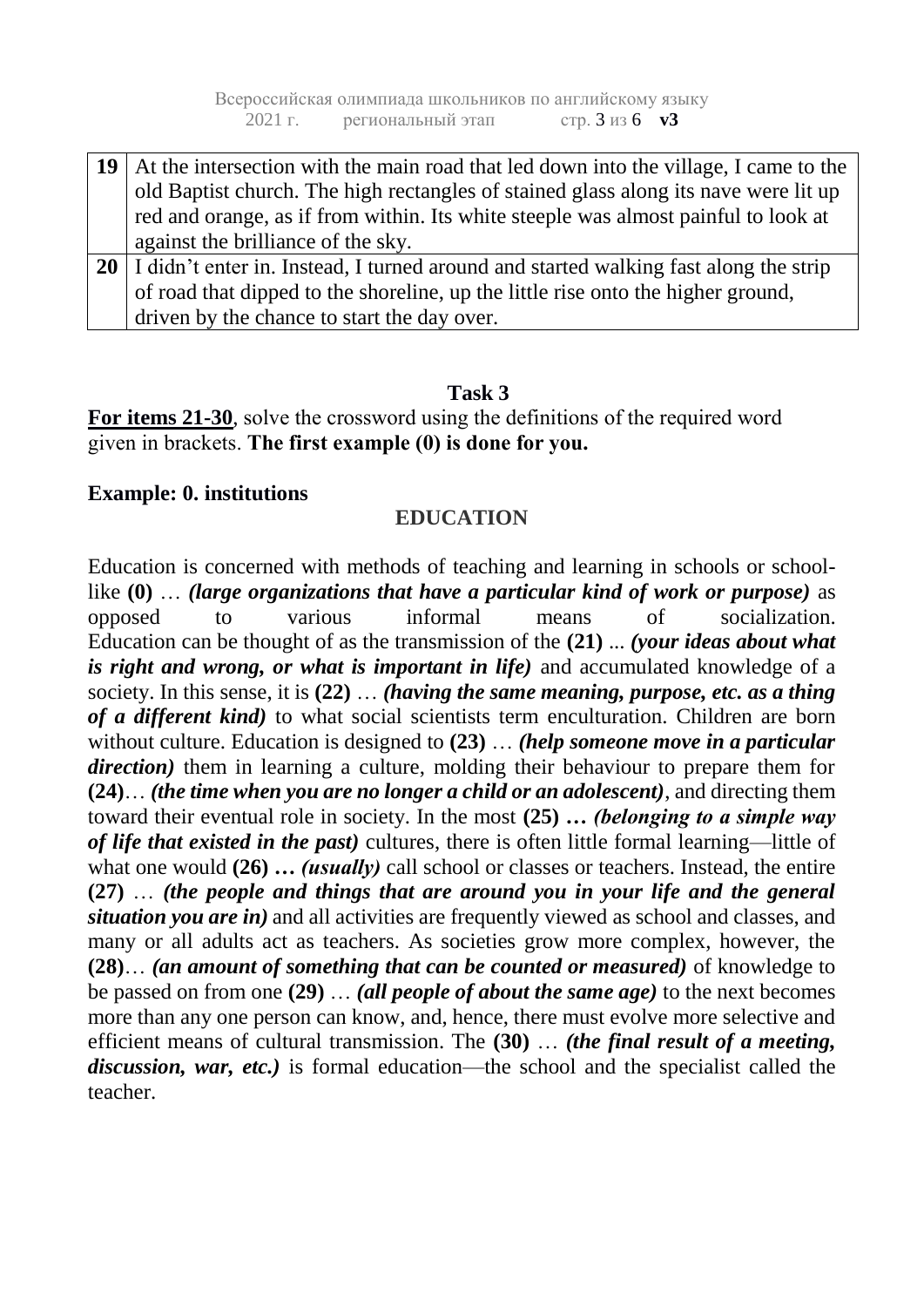

Всероссийская олимпиада школьников по английскому языку 2021 г. региональный этап стр. 4 из 6 **v3**

#### **Task 4**

For items 31-40, match the authors and the names of the novels (column 1) with the summaries of the novels (column 2). Some summaries are not needed. **The first example is done for you.**

**0.** John Updike, Rabbit, Run **0. F**

| 0. John Updike,             | A. This classic novel, first published serially in 1860–1861,    |
|-----------------------------|------------------------------------------------------------------|
| Rabbit, Run                 | was one of its author's greatest critical and popular successes. |
|                             | It addresses such issues as social class and human worth and     |
| 31. Ray Bradbury,           | chronicles the coming of age of an orphan, who narrates the      |
| Fahrenheit 451              | tale from an unspecified time in the future. During the course   |
|                             | of the novel, he comes to realize that his dreams – social       |
| <b>32.</b> Charles Dickens, | standing and wealth $-$ are less important than loyalty and      |
| <b>Great Expectations</b>   | compassion.                                                      |
|                             |                                                                  |
| 33. James Joyce,            | <b>B.</b> Published in 1901, the author's final and most famous  |
| <i>Ulysses</i>              | novel chronicles the adventures of an Irish orphan in India      |
|                             | who becomes the disciple of a Tibetan monk while learning        |
| <b>34.</b> Rudyard Kipling, | espionage from the British secret service. The book is           |
| Kim                         |                                                                  |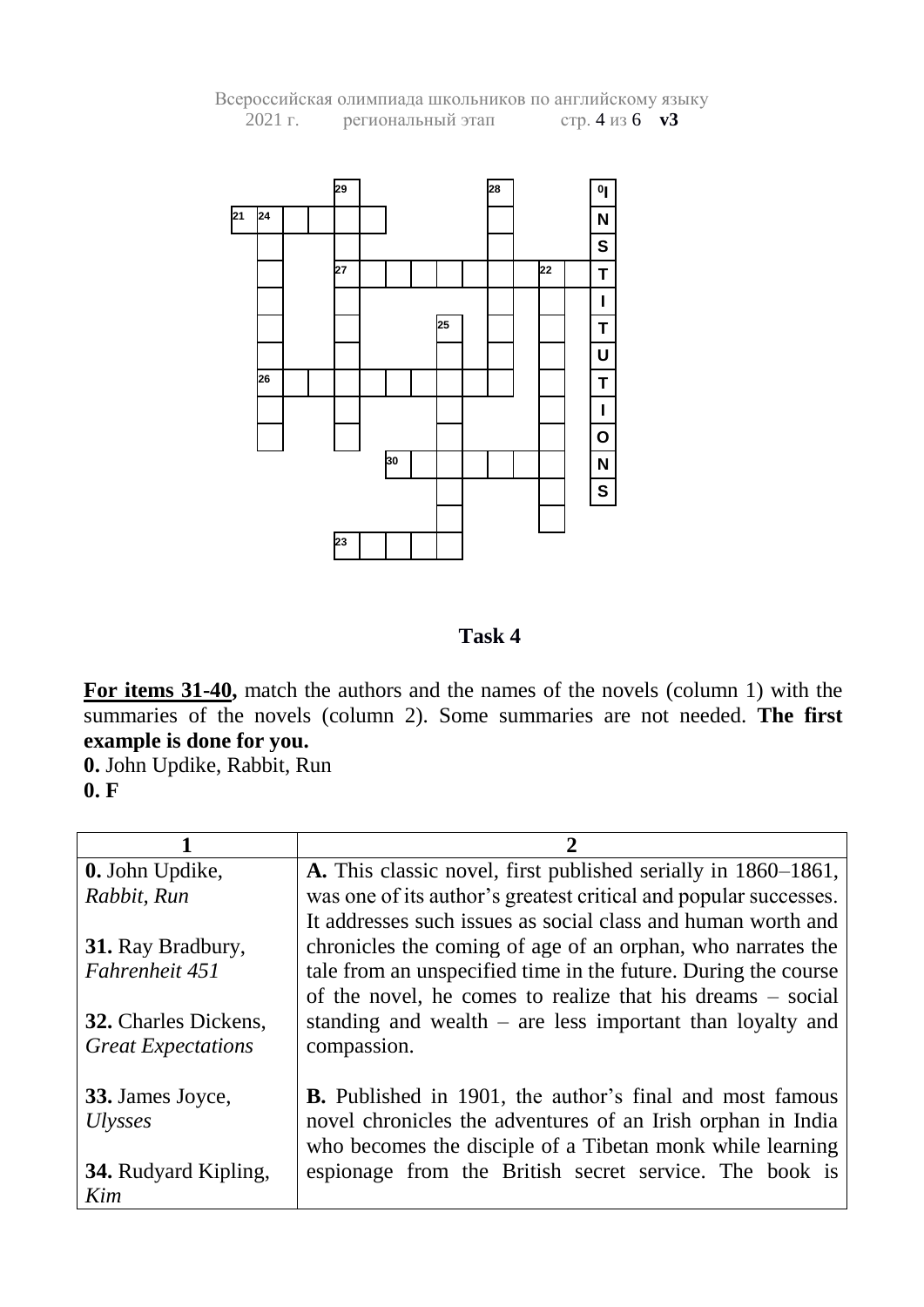| <b>35.</b> Harper Lee, To Kill                                                                     | noteworthy for its nostalgic, colourful depiction<br>of<br>Indian culture, especially the diverse exotica of street life.                                                                                                                                                                                                                                                                                                 |
|----------------------------------------------------------------------------------------------------|---------------------------------------------------------------------------------------------------------------------------------------------------------------------------------------------------------------------------------------------------------------------------------------------------------------------------------------------------------------------------------------------------------------------------|
| a Mockingbird                                                                                      |                                                                                                                                                                                                                                                                                                                                                                                                                           |
| 36. George Orwell,<br>1984                                                                         | <b>C.</b> This ultimate piece of dystopian fiction was first published<br>in 1949. The book is set in one of three perpetually warring<br>totalitarian states, where the population has been brainwashed<br>into unthinking obedience to its leader, Big Brother. The main                                                                                                                                                |
| 37. Jerome David<br>Salinger, The Catcher<br>in the Rye                                            | hero tries to resist the grey world, where a screen watches<br>your every move, but bravery is ultimately futile when the<br>state worms its way inside your mind                                                                                                                                                                                                                                                         |
| 38. John Steinbeck,<br>The Grapes of Wrath<br>39. Mark Twain,<br>Adventures of<br>Huckleberry Finn | <b>D.</b> First published in 1884, the novel portrays almost every<br>class living on or along the Mississippi river. The book's<br>narrator is a youngster who runs away from his abusive father<br>and, with his companion, a runaway slave, makes a long and<br>frequently interrupted voyage down the river on a raft.                                                                                                |
| 40. Herbert George<br>Wells, The War of the<br>Worlds                                              | E. In the future world, where television rules and literature is<br>on the brink of extinction, a fireman, whose job is burning<br>books instead of extinguishing fires, takes a book and is<br>seduced by reading Published in 1953, this novel has been<br>acclaimed for its anti-censorship theme and its defense of<br>literature against the encroachment of electronic media.                                       |
|                                                                                                    | <b>F.</b> This novel was first published in 1960 and has been<br>considered one of the author's best works ever since. It<br>concerns a 26-year-old former high-school athletic star who<br>is unable to recapture success when bound by marriage.<br>Disillusioned with his present life, he flees from home in<br>a futile search for grace and order.                                                                  |
|                                                                                                    | <b>G.</b> This classic novel of teenage angst and rebellion was first<br>published in 1951. The novel details two days in the life of a<br>confused and disillusioned youngster Holden Caulfield from<br>California, who searches for truth and rails against the<br>"phoniness" of the adult world. The boy himself is at once too<br>simple and too complex for us to make any final comment<br>about him or his story. |
|                                                                                                    | <b>H.</b> Published serially in 1849–1850, the novel has been<br>among the author's most popular ones and was his own<br>'favourite child.' The work is semiautobiographical, and,                                                                                                                                                                                                                                        |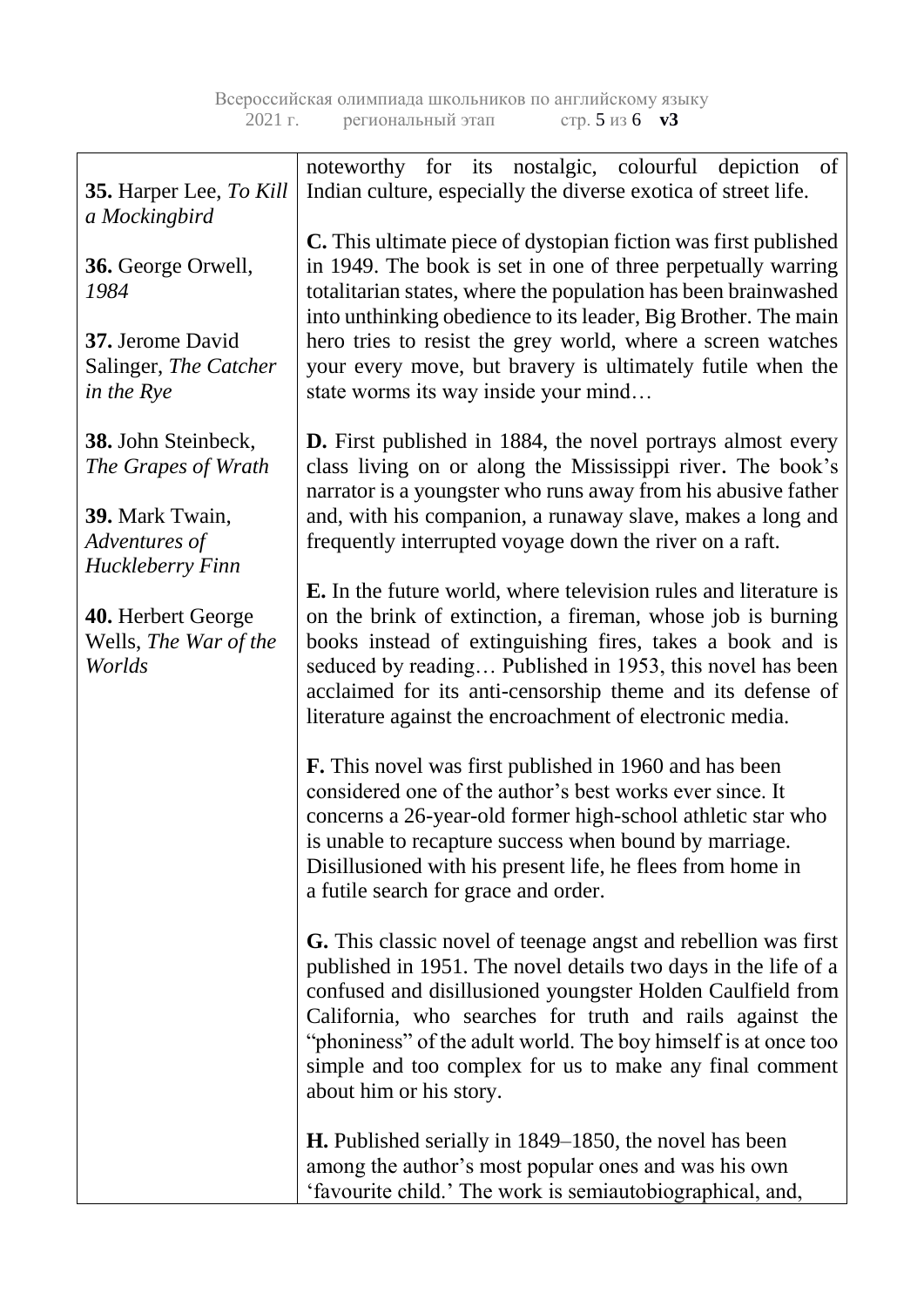although the title character differs from his creator in many ways, the author related early personal experiences that had meant much to him – his work in a factory, his schooling, and his emergence from parliamentary reporting into successful novel writing.

**I.** The Pulitzer Prize-winning epic of the Great Depression, published in 1939, chronicles the migration of the 1930s and tells the story of one Oklahoma farm family driven from their homestead and forced to travel west to the promised land of California. The novel captures the horrors of the Great Depression and probes into the very nature of equality and justice in America.

**J.** This novel, published in 1960, was praised for its sensitive treatment of a child's awakening to racism and [prejudice](https://www.britannica.com/topic/prejudice) in the [American South.](https://www.britannica.com/place/the-South-region) It is set in a fictional town in Alabama during the [Great Depression.](https://www.britannica.com/event/Great-Depression) The [protagonist](https://www.britannica.com/art/protagonist) is an intelligent girl who ages from six to nine years old during the course of the novel. She is raised with her brother by their widowed father, a prominent lawyer who encourages his children to be empathetic and just.

**K.** This novel, which details a catastrophic conflict between humans and extraterrestrial Martians, was first published in 1897. It chronicles the events of the Martian invasion as experienced by an unidentified male narrator and his brother. The novel is considered a landmark work of science fiction and has inspired numerous adaptations and imitations.

**L.** First published in book form in 1922, the novel is stylistically dense and exhilarating. All the action takes place in and immediately around [Dublin](https://www.britannica.com/place/Dublin) on a single day. The three central characters are intended to be modern counterparts of [Telemachus,](https://www.britannica.com/topic/Telemachus-Greek-mythological-character) Odysseus and [Penelope,](https://www.britannica.com/topic/Penelope-Greek-mythology) and the events of the novel loosely parallel the major events in Odysseus's journey home after the [Trojan](https://www.britannica.com/event/Trojan-War) War.